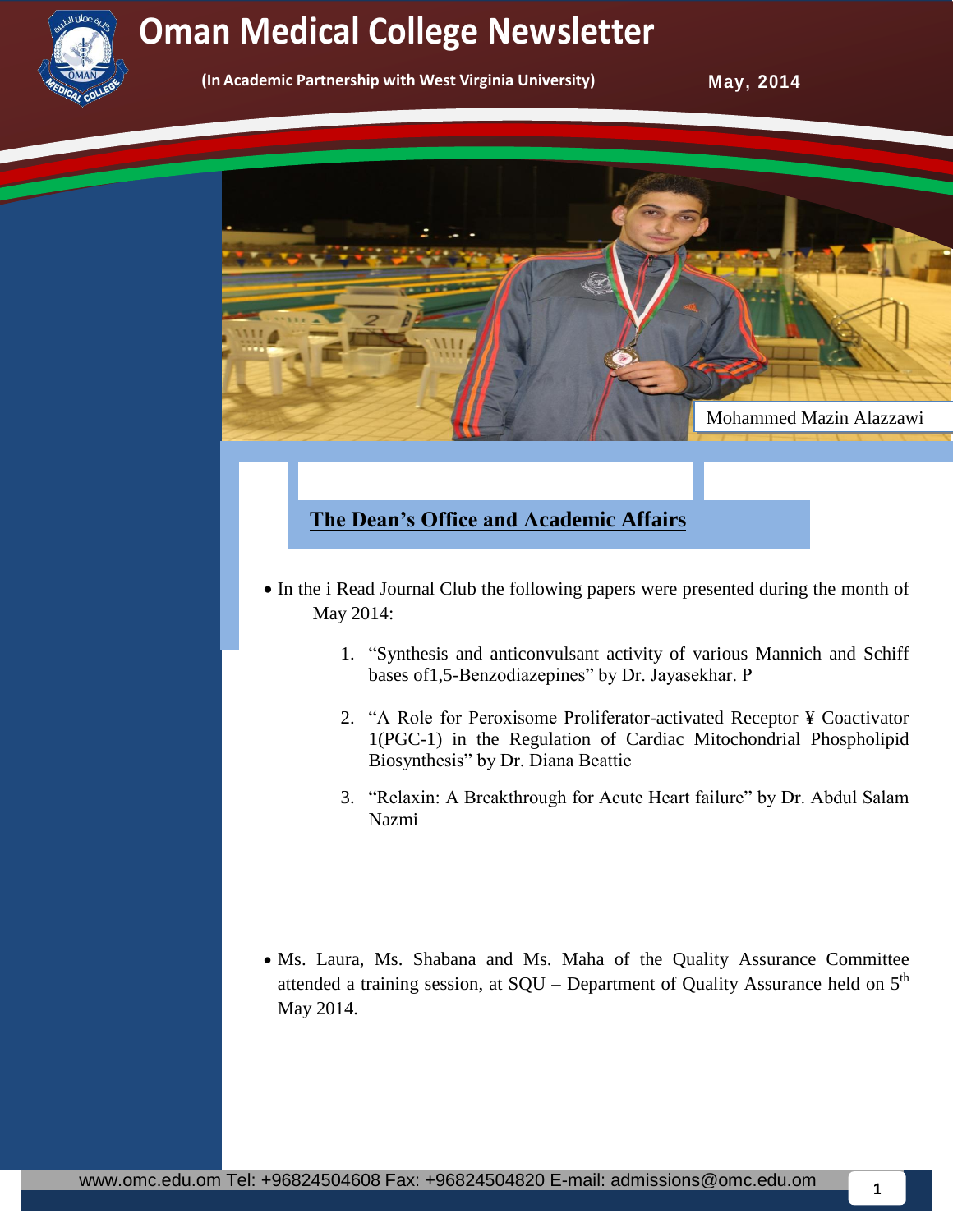## **Activities of Pharmacy Department**

- **Dr. HR Chitme** was
	- $\triangleright$  a speaker at OMC Research Day held on 23<sup>rd</sup> April, 2014 at OMC Bausher Campus.( Topic: Scope and Significance of Health Services Research in Oman)
	- $\triangleright$  invited to talk at the Clinical Pharmacology course conducted by Barkha Polyclinic, Ministry of Health as part of Continuing Professional Educational Program. 1<sup>st</sup> May 2014. (Topic: Pharmacotherapeutics of Anti-Anxiety Drugs)
	- $\triangleright$  invited to talk at Khoula Hospital Continuing Professional Educational Program on  $14<sup>th</sup>$  May 2014. (Topic: Necessary Steps to Prevent Gastric Cancer in Oman).
	- **Dr. Elwan** Professor of Pharmacology at OAPI gave a presentation on Management of Parkinson's disease – Past, Present and Future on 8th May, 2014 to our Year 2 & 3 pharmacy students.
- **Drs. Alka Ahuja, H.R. Chitme, Shah Alam Khan and Abdul** of Health on  $15<sup>th</sup>$  May, 2014 for their contribution as speakers at the **Salam Nazmi** were felicitated at a function organized by the Ministry Pharmacology course organized by Barkha Polyclinic, Muscat.
	- **Ms. Maram Abou Saleh** was invited to talk at Khoula Hospital, Ministry of Health as part of Continuing Professional Educational Program on 21<sup>st</sup>May, 2014. (Topic: 'Etiology& Epidemiology of Chemotherapy-Induced Neutropenia' )



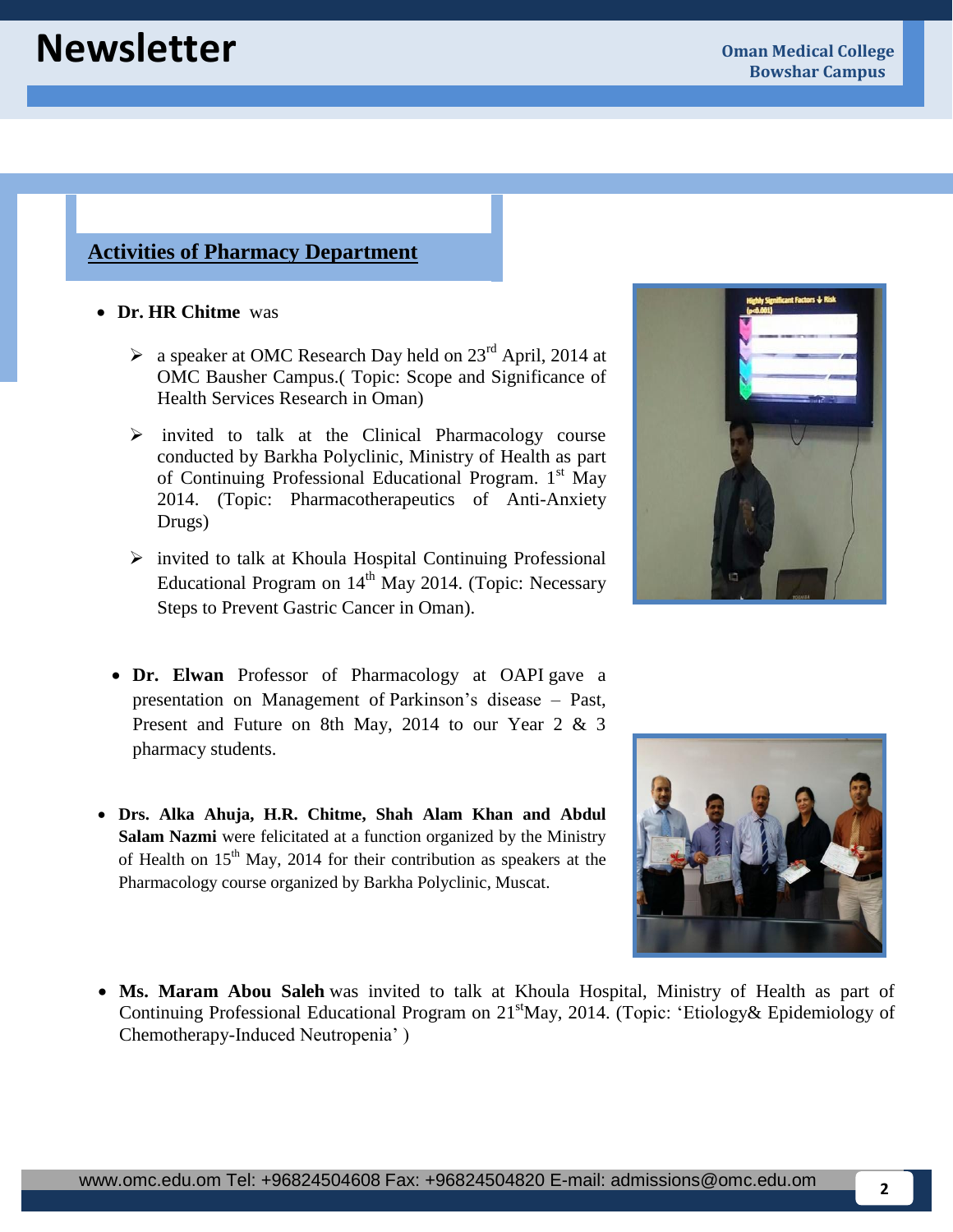#### **Publications**

#### **Following articles were published in these journals**

1. A Review on Medicinal Properties of Camel Milk, **Dr.AR.Mullaicharam**, World Journal of Pharmaceutical Science, 2014; 2(3): 237-242.

2. Role of Fruits in brain health, **Dr.AR.Mullaicharam, Geetali Deori , Nirmala Amaresh,** P. Naseema Banu, R.Uma Maheswari, World Journal of Pharmaceutical Science, Volume 3, Issue 3, 4633-4654. 2014.

3. Anil Kumar, **Alka Ahuja,** Javed Ali and Sanjula Baboota, Curcumin loaded lipid nanocarrier for improving bioavailability, stability and cytotoxicity against malignant glioma cells, Drug delivery, 14:1-16 **;**  DOI: 10.3109/10717544.2014.909906( May, 2014)

4. M. Intakhab Alam, Sanjula Baboota, **Alka Ahuja,** Mushir Ali, Javed Ali, Jasjeet K Sahni, Aseem Bhatnagar, Pharmacoscintigraphic evaluation of potential of lipid nanocarriers for nose to brain delivery of antidepressant drug, International Journal of Pharmaceutics ( May 5, 2014 )

#### **Presentations**

#### **Following Research papers were presented as posters by pharmacy students at OMC Research Day held on 23rd April, 2014 at OMC Bausher Campus, Muscat**

1. Fathiya AL-Hassani and HR Chitme, Prevalence of risk factors for Female Infertility in Omani patients.

2. Suaad Al Mahrezi, Noof Zayed Al Shuhoomi and HR Chitme, *Antibiotic Sensitivity and Resistance Pattern of Klebsiella pneumonia*.

3. Hamed Al-Wahabi\*, Nafja Al-Musharfi\* and Shah Alam Khan "Ascorbic Acid, Total Phenolic Content and Antioxidant Activity of six Omani fruits"

4. Mooza Al-Owaisi\*, Nora Al-Hadiwi\* and Shah Alam Khan, "GC-MS analysis, evaluation of *in-vitro* antioxidant potential and bioactivity of *Moringa peregrina* leaves grown in Oman"

5. Reem Hamed Salam Saif Alghbari and Nirmala Amaresh, Evaluation of Pharmaceutical Equivalents of Different Brands of Erythromycin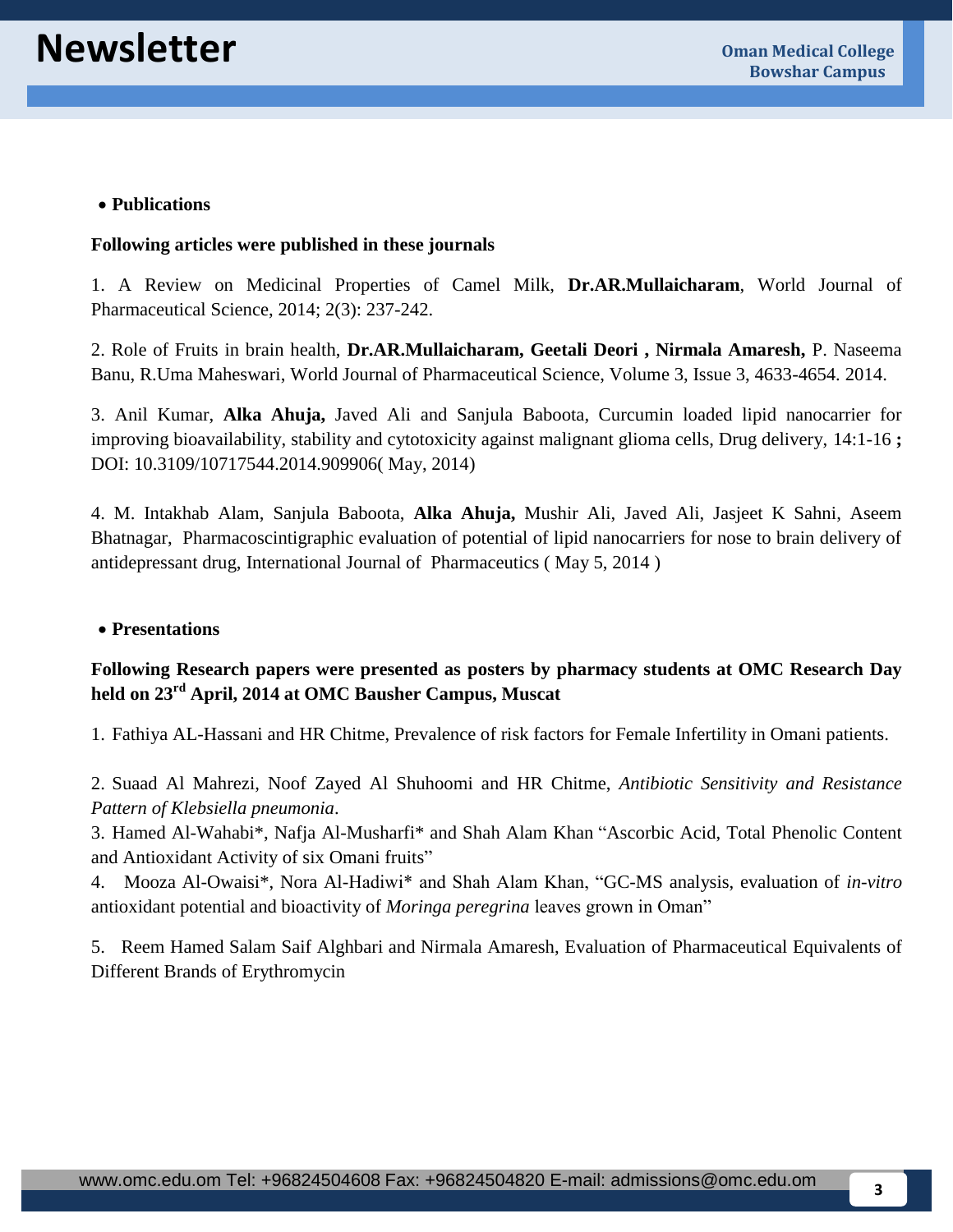# **Newsletter Oman Medical College**

6. Fatma Ali Abul-Hussain Al-Lawati and Abdul Salam Nazmi, Prescription Pattern of Anti-hypertensive Agents and Their Side Effects among Hypertensive Patients at Bausher Polyclinic.

7. Nawal Al-Alawi and Majed Abukhader, Public Attitude Towards Drug Importation in Oman: Muscat International Airport as a Case Study

8. Nashwa Mohamed Nasser Al Sharji and Jayasekhar P, In vitro Bioequivalence studies of Ranitidine Tablets marketed in Oman

9. Maha Abbas Al-Riyami and Abdul Salam Nazmi, Assessment of pharmaceutical-care counseling by community pharmacists toward hypertensive patient

10. Abeer Ahmed Al Ansari , Sumaiya Anwar Al Zadjali and Alka Ahuja, To study the prevalence and management of hypertension in Omani population

11. Buthaina Al Hamdani and Jayasekhar.P, *In Vitro* Bioequivalence studies of Metoclopramide Tablets

12. Shams Alazawi and Majed AbuKhader Assessment of the Knowledge and attitude of pharmacist regarding the Androgenic/Anabolic Steroids (AAS) use in Muscat

13. Muzina Hamood Al-wahibi and Nirmala Amaresh, Evaluation OF Pharmaceutical Equivalent of Different Brand Of Allopurinol

14. Zainab Said Al Daoudi and Nida'a, Formulation and Comparison between Herbal and medicinal toothpastes

15. Khoula AL-Habsi ,Hameeda Nasser Al-mahdouri and Nirmal Pathare, Retrospective Study on The Management Of Diabetes By Prescription Audit

16. Suhair Inayat Syeda and Alka Ahuja, Preparation and Evaluation of solid dispersion of poorly soluble drugs

17. Fatima Issa and AR. Mullaicharam, Development and evaluation of anti-acne herbal formulation

18. Sumaiya Al Balushi, Hanan Al Saidi and Nirmala Halligudi, Antibacterial assay, Physicochemical Properties and GC-MS Analysis of Essential Oil of the Aniseed (*Pimpinell anisum* Linn.) in Oman

19. Suad Salem Saeed Al-Wahaibi, Al-Zalaikha Mohammed Saif Al Rawahi and Nasser Al-Nazwani, Clinical implications of dialysis and patients management to improve quality of life.

20. Kanan Y. ambu-Ali and Dr.AR.Mullaicharam, Pharmaceutical evaluation of three different brands of Simvastatin tablets available in Oman

21. Malath Saud Al Balushi and Shabana Parveen, Physician Patient Relationship as a factor influencing compliance to medication in diabetics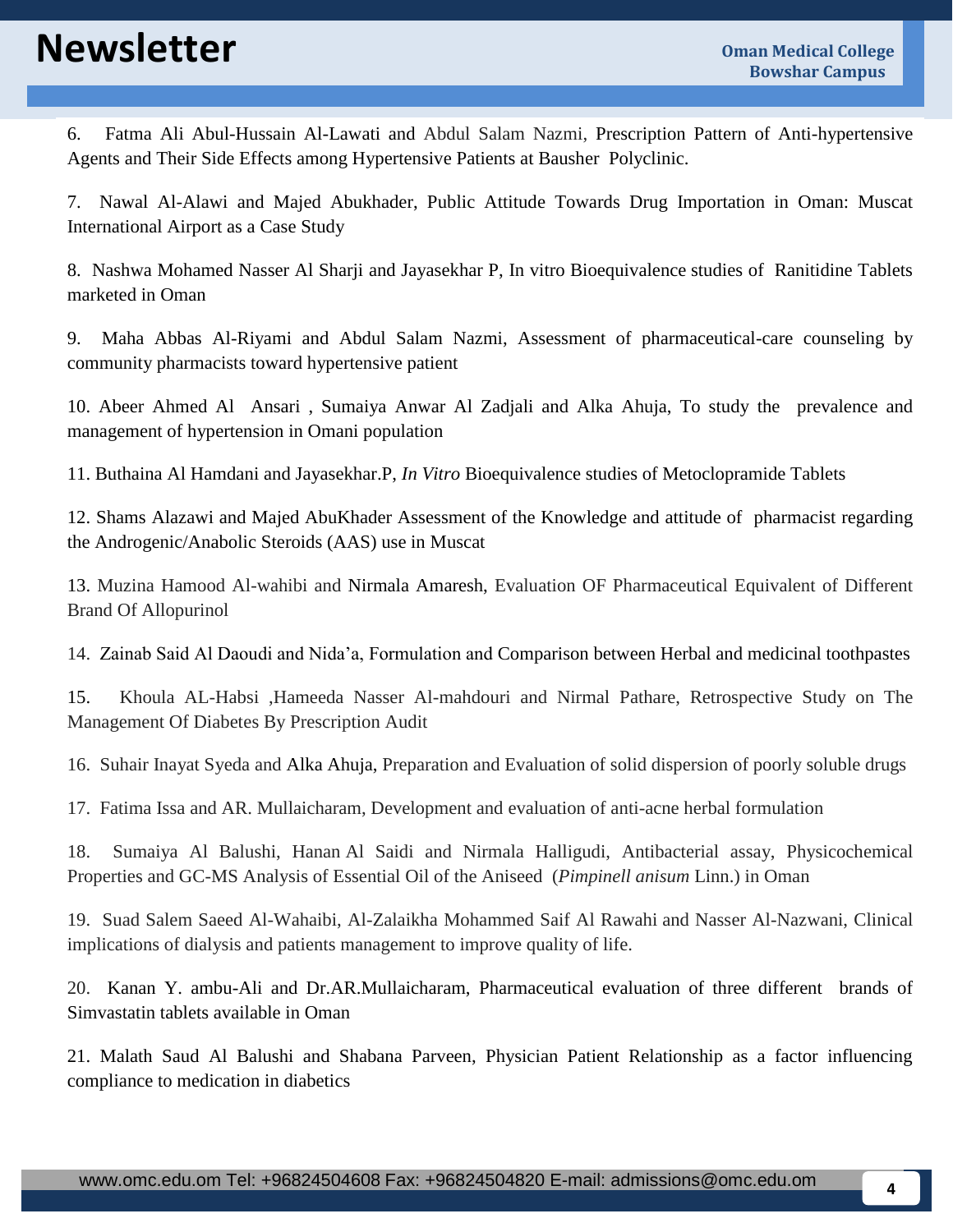# **Newsletter Oman Medical College**

• Prizes for poster competition presented at OMC Research Day held on 23<sup>rd</sup> April, 2014 at OMC Bausher were as follows:

#### **First Best Poster Presentation Award**

Topic: Preparation and Evaluation of solid dispersion of poorly soluble drugs by Suhair Inayat Syeda and Alka Ahuja.



#### **Second Best Poster Presentation Award**

Topic: In Vitro Bioequivalence studies of Metoclopramide tablets by Buthaina Al Hamdani and P.Jayasekhar

**Third Best Poster Presentation Award**

Topic: Antibiotic Sensitivity and Resistance Pattern of Klebsiella pneumonia by Suaad Al Mahrezi Noof Zayed Al Shuhoomi and HR Chitme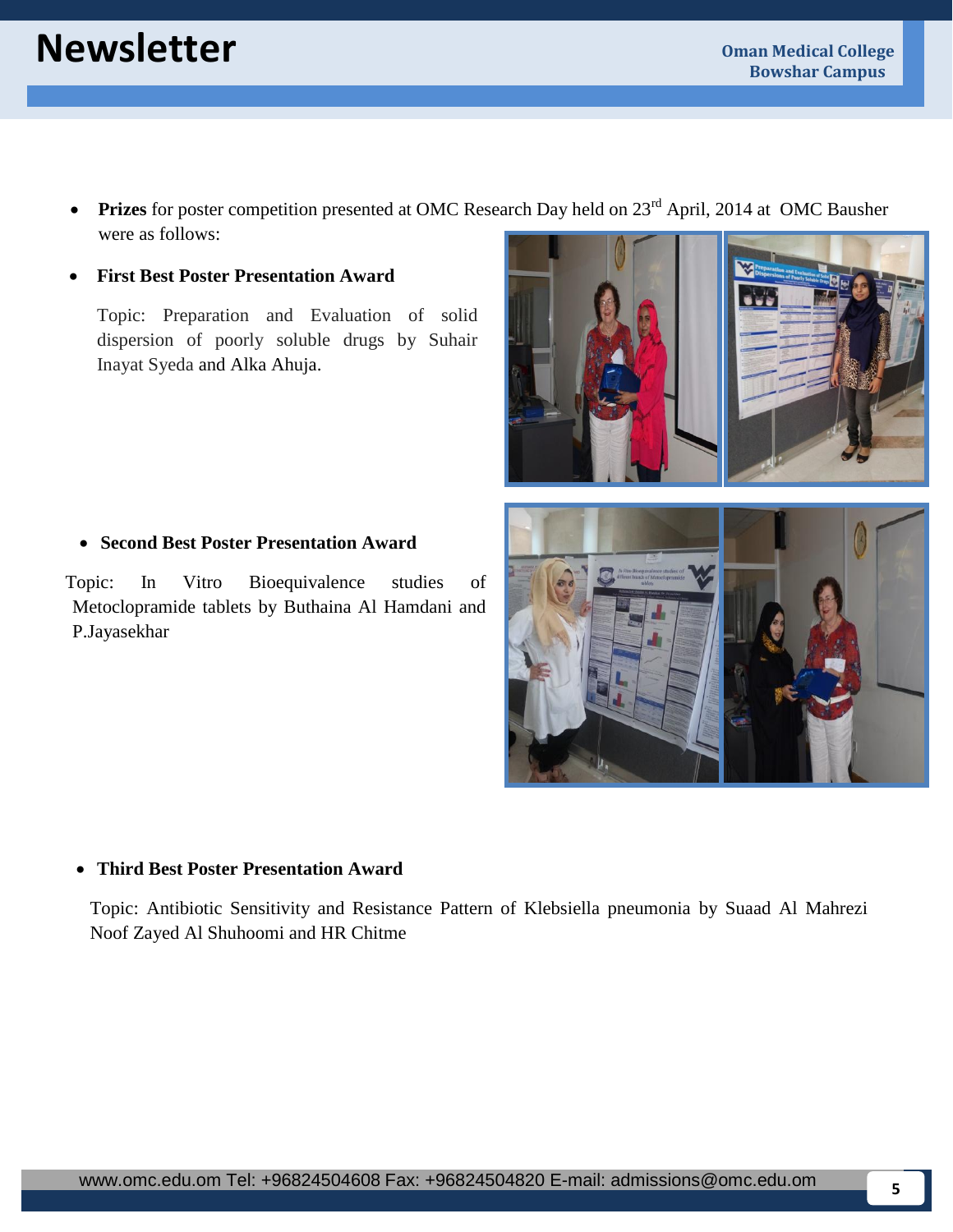### **Activities of Natural Sciences Department**

 **Dr. Puja Dallo** published an article "Computer Simulated Program an effective tool for understanding physiological concepts" in the Indian Journal of Applied Research; Vol. 4 (Issue5): May2014.

## **Activities of Foundation Department**

- **Dr. Geetali Deori** was invited to present in AREF 2014 organized by the Directorate General of Education in South Batinah Governorate, May 2014. (Topic: *Re-Evaluating the Role of the Text book and Supplementary Materials in Teaching English Language)*
- Under mentors **Ms Bibitha and Mr. Flavian** the Foundation students participated in the Research Day and presented the following posters.
- Fatema Mohammed Ali Al- Farsi, Aaisha Rashid Mohammed Al- Mamari and Khaloud Hamad Saif Al-Zeidi on Cancer.
- Amani Ibrahim AbdulKarim Al Raisi, Ashjan Abdullah Khamis Al Amri and Wafa Humaid Saleh Al Muslamani on Sickle Cell Disease. **It won the 1st prize.**
- Asael Hamood Ahmed Mahruqi and Alaa Mohamed Ahmed Mohamed Suliman on Diabetes. **It won the second prize.**
- Khulood Sulaiman Khalid Al Zakwani, Alaya Yahya Nasser Al Harthi, Khaloud Hamed Mohammed Al Shukaili, Abeer Said Hamad Ayil Al Nadabi and Latifa Amor Rashid Al Badi on Hypertension.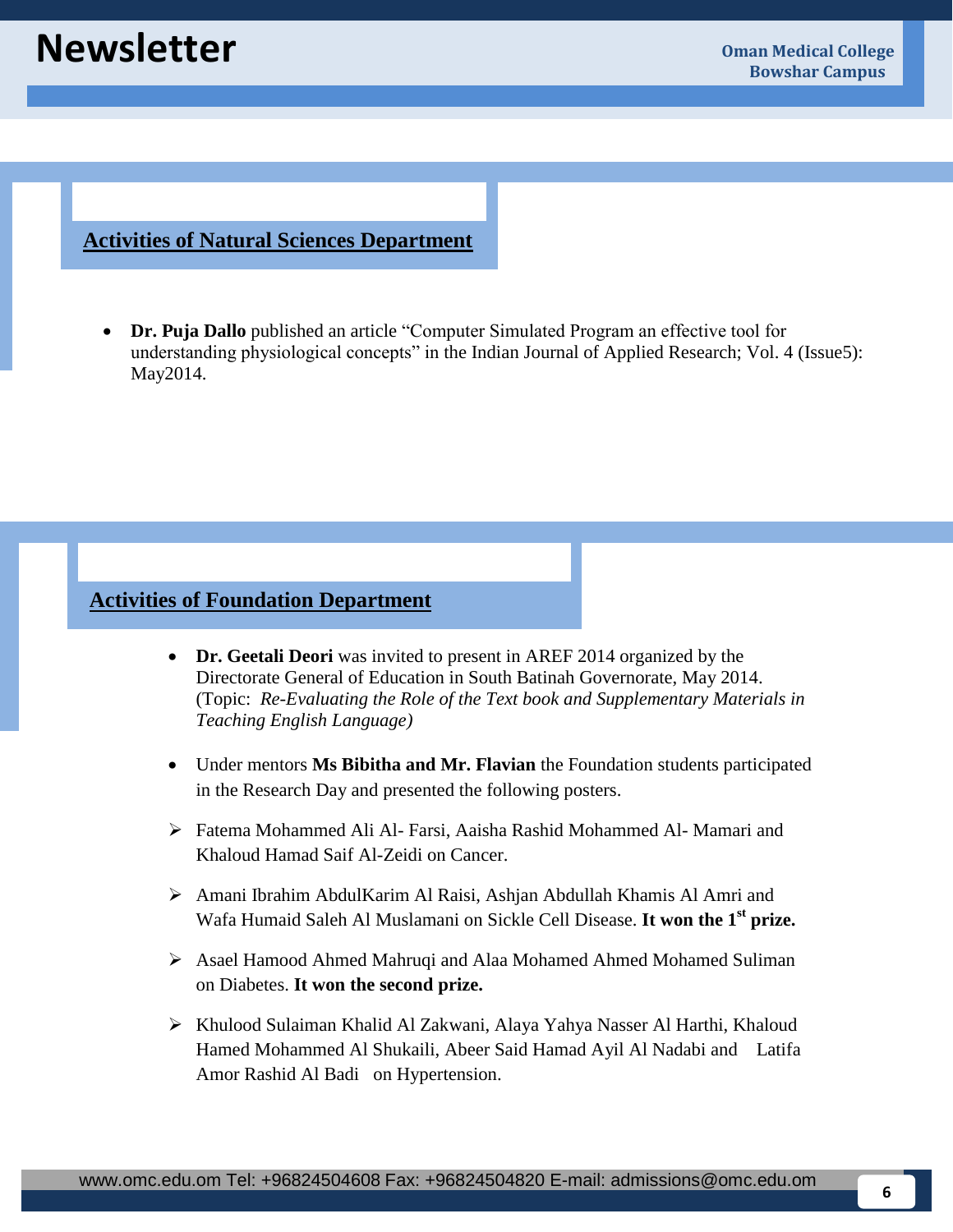- Yamam Mohammed Karim Al Shammari, Raniah Rashid Majeed, Maryam Faez Hasan, Hala Faisal Ali Al Himyary and Raneen Ahmed on Migrane.
- Maryam Hamed Humaid Salim Ali Al-Sumri, Fatema Ahmed Mohammed Al-Badi, Amira Mohammed Obaid Al- Roshdi, Aisha Ali Said Hamed Al-Malki and Habiba Amur Mabrook Al- Habsi on Awareness of Autism in Oman.
- Mira Hassn Mohammed Al Balusi, LujainaAbdullah Ahmed Al Muaini, Tamadhor Yahya Juma Al Balushi, Fatema Mustafa Ali Al Balushi and Ashjan Abdullah Zayid Al Balushi on Awareness of Autism in Oman and Other Arab Countries.

# **Activities of HR & External relations Department**

 To promote career guidance in the field of Pharmacy and Medicine, OMC invited Baad School (Al-Sharqiya Region). The students were informed about the facilities, infrastructure and professionalism.



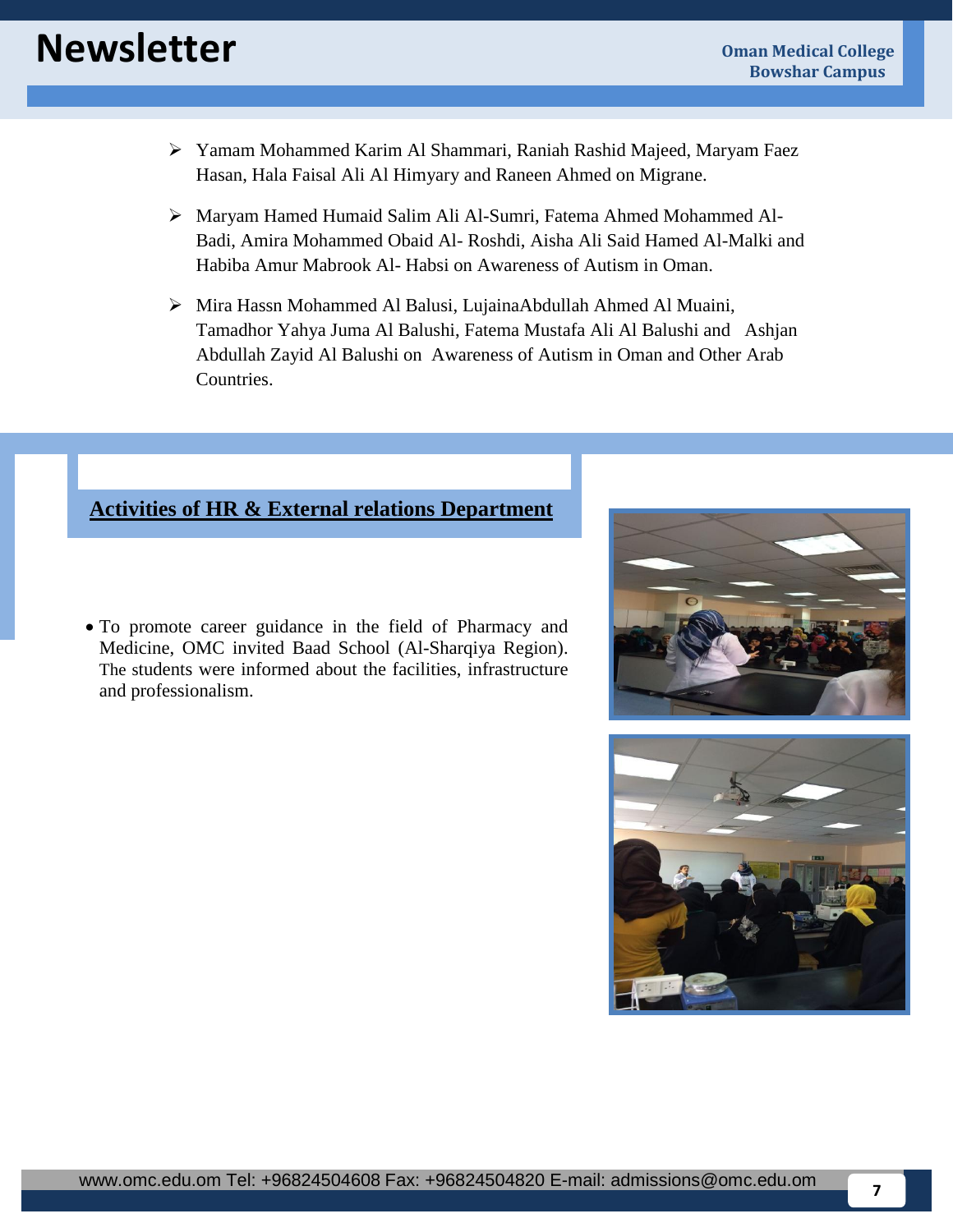# **Newsletter Oman Medical College**

## **Student Affairs**

• The Student Affairs Office along with student council organized a poetry program on Monday 07/04/2014. The students enjoyed the program.

- The Student Affairs Office along with Student Council organized a lecture (You Are As You Want), which was delivered by an international trainer, Talal Ai Rawahi. A large number of students from various colleges attended the program. The trainer talked about valuable ideas and information.
- 



 The Student Affairs Office along with Student Council organized two comedy shows.